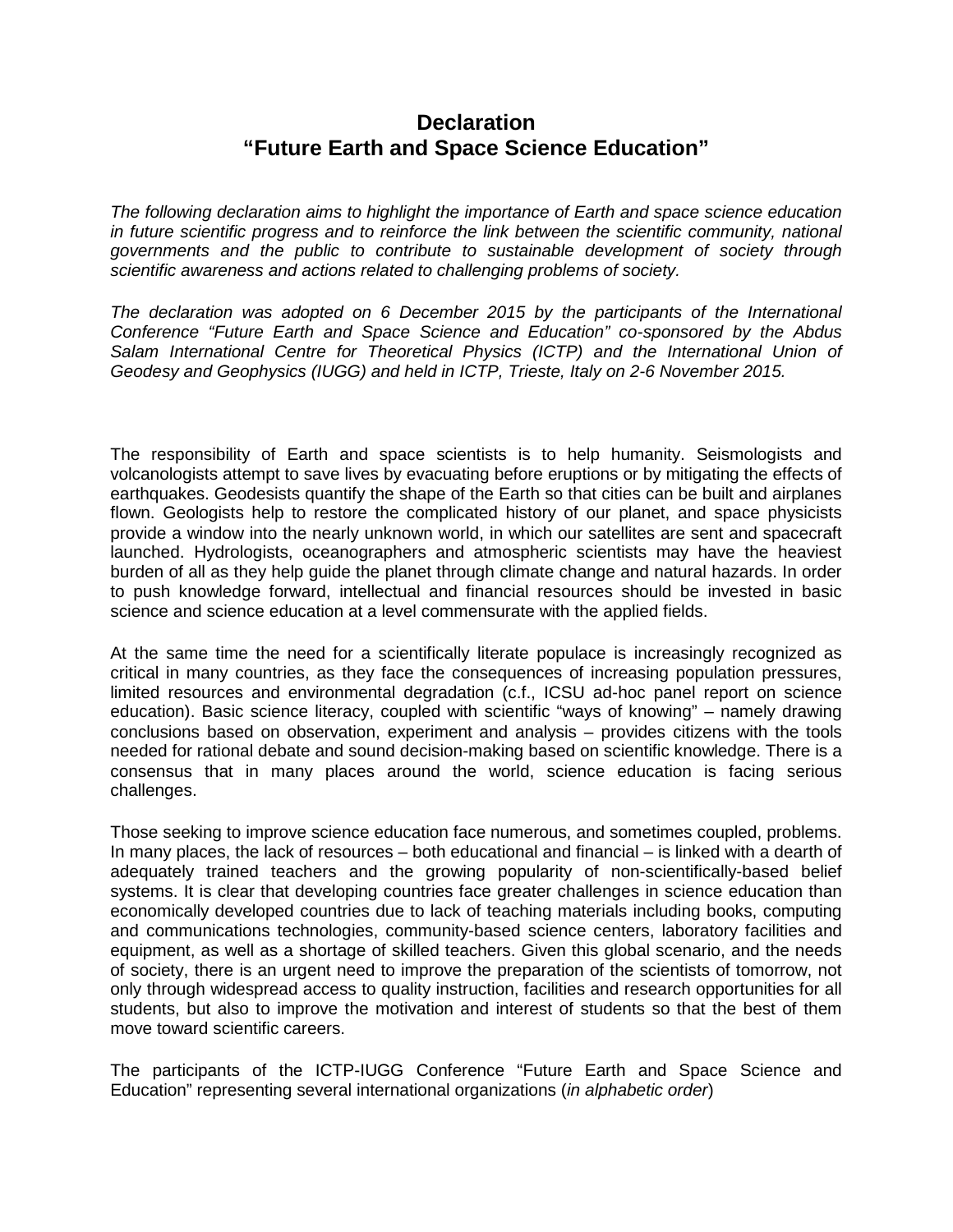- The Abdus Salam International Centre for Theoretical Physics, Earth System Physics Section (ICTP/ESP);
- Integrated Research on Disaster Risks Programme (IRDR);
- International Astronomical Union (IAU);
- International Association for Geoethics (IAGETH);
- International Cartographic Association (ICA);
- International Council for Science, Regional Office for Africa (ICSU-ROA);
- International Geographical Union (IGU);
- International Union for Quaternary Science (INQUA);
- International Society for Photogrammetry and Remote Sensing (ISPRS);
- International Union of Geodesy and Geophysics (IUGG);
- International Union of Geological Sciences (IUGS);
- International Union of Radio Sciences (URSI);
- World Climate Research Program (WCRP);
- *Acknowledging* the long-standing and ongoing contributions of the International Council for Science (ICSU); the International Social Sciences Council (ISSC); the United Nations Educational, Scientific and Cultural Organization (UNESCO); other United Nations, intergovernmental, international and national organizations dealing with science education;
- *Recalling* one of the Sustainable Development Goals is "to ensure inclusive and equitable quality education and to promote learning opportunity for all";
- *Considering* the challenging problems of society (e.g. climate change, natural hazards and disaster risk, depletion of mineral and water resources) requires a transdisciplinary research approach and co-productive work of scientists with policymakers and endusers; and the responsibilities of scientists to help society to tackle challenging problems;
- *Realizing,* that science education at all levels needs long-term planning, coordination and implementation;

*Call for* a strengthening of basic scientific research and science education especially in the developing world; namely,

- 1. promoting educational programs at all levels having a sound disciplinary base in the fundamentals needed for the natural sciences comprising mathematics, physics, chemistry, and biology. This is required for all mutli-disciplinary Earth and space sciences disciplines and in countries having both developed and emerging economies;
- 2. promoting comprehensive holistic inter- and trans-disciplinary approaches in Earth and space sciences and science education, which have to integrate knowledge from natural and social sciences, mathematics, engineering, and other relevant stakeholders;
- 3. cooperation between Earth and space scientists with policymakers and industry to improve science education at schools / universities and within life-learning education programs;
- 4. networking within education programs and between existing and new regional science educational centers, especially in Africa, Latin America and Caribbean, and Asia and Oceania;